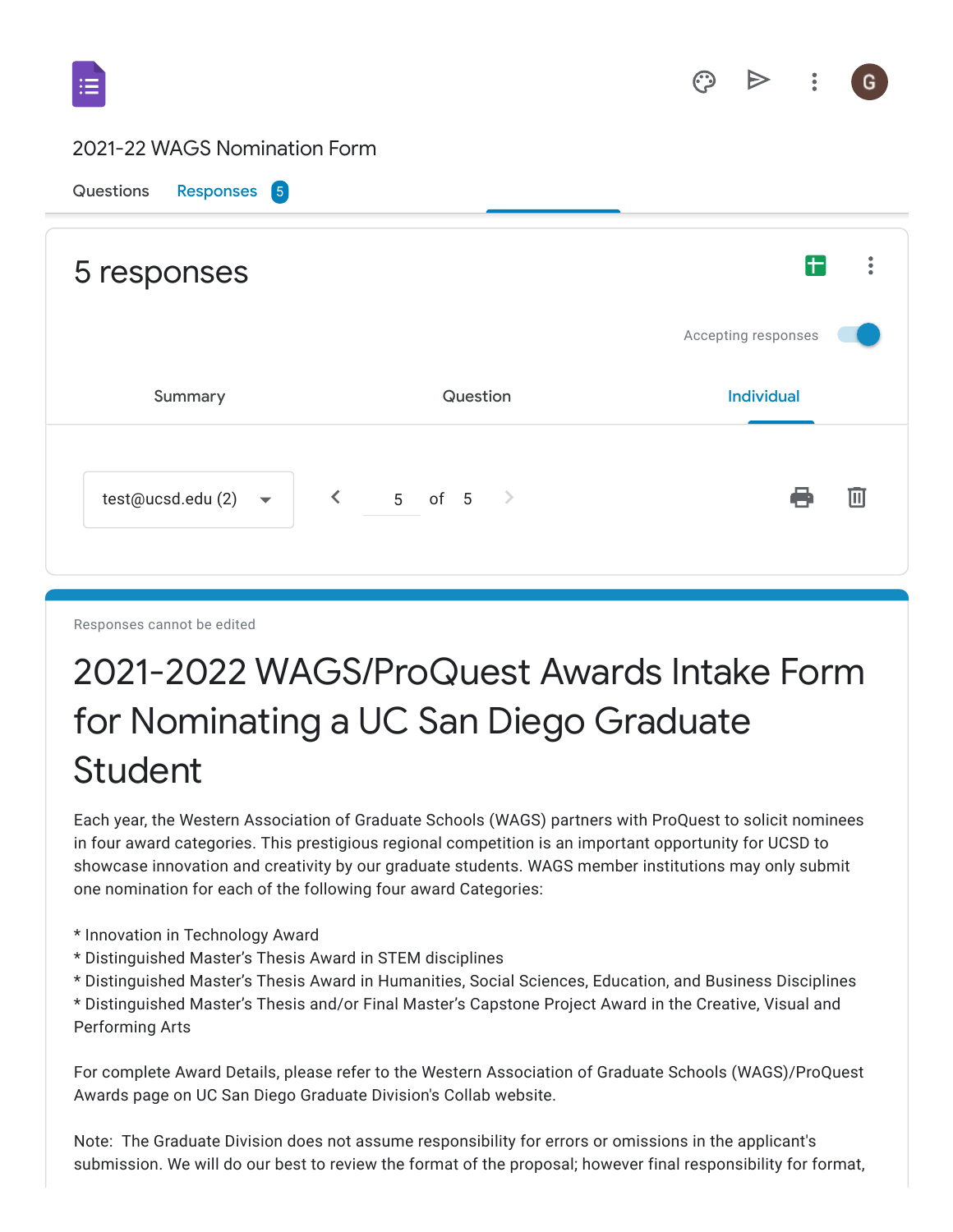content, and completeness always rests with the applicant. Please proofread the application fully and connect with both the Graduate Fellowship Advisor and mentor's fund manager for additional guidance prior to submission.

\* Required

Email \*

test@ucsd.edu

#### Nominator Section

Nominator's First and Last Name \*

test

Nominator's email \*

test@ucsd.edu

### Nominee Section

Nominee's First and Last Name \*

test

Nominee's Email \*

test@ucsd.edu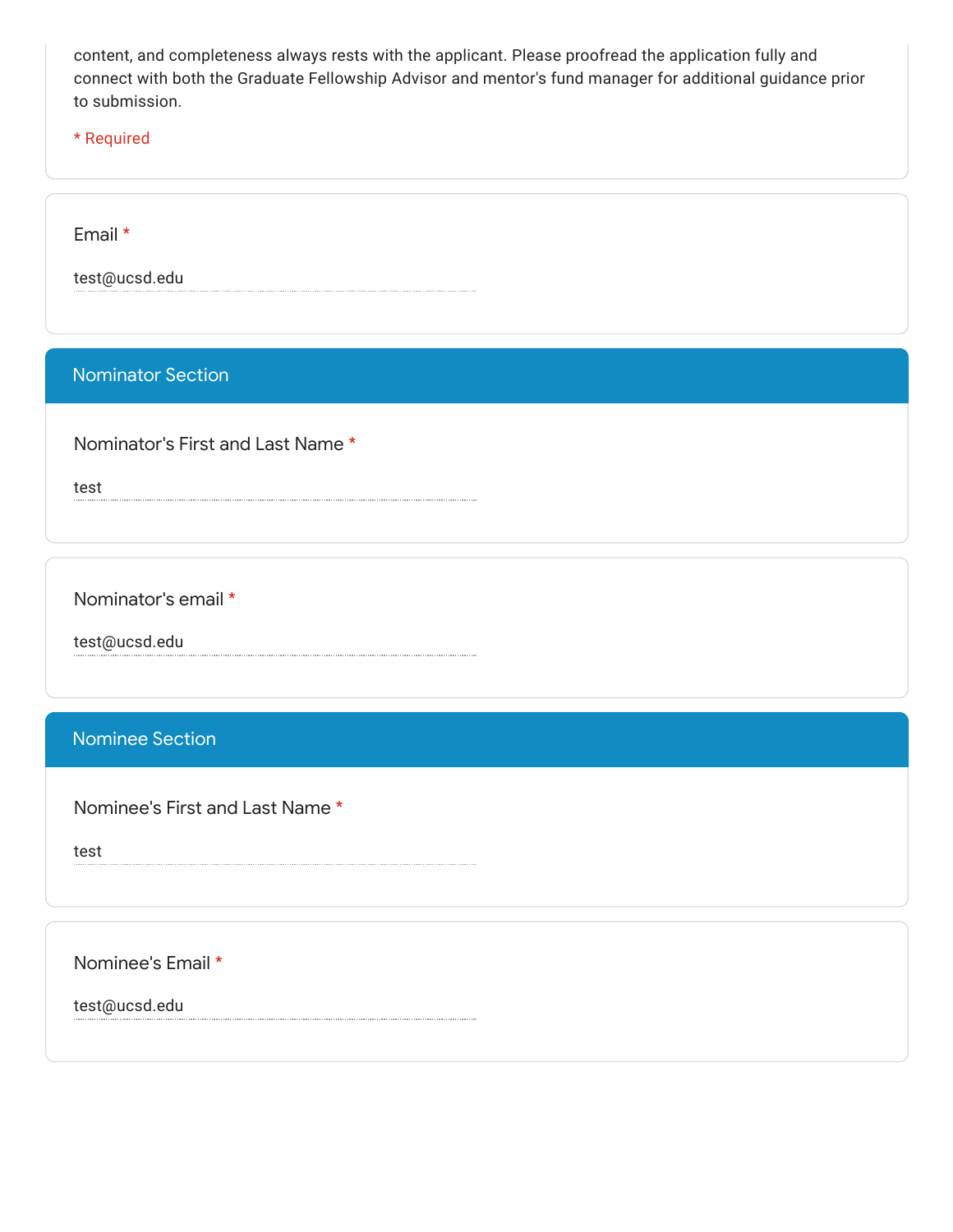| Nominee's PID <sup>*</sup>           |  |  |
|--------------------------------------|--|--|
| axxxxxxx                             |  |  |
|                                      |  |  |
| Nominee's Academic Home Department * |  |  |
|                                      |  |  |

Biomedical Sciences

Nominee's Academic Home Department if \*Not Listed\*?

Nominee's Cumulative GPA \*

4.0

## Faculty Advisor Section

Name of Nominee's Faculty Advisor \*

test

Email for Nominee's Faculty Advisor \*

test

Nomination Packet Section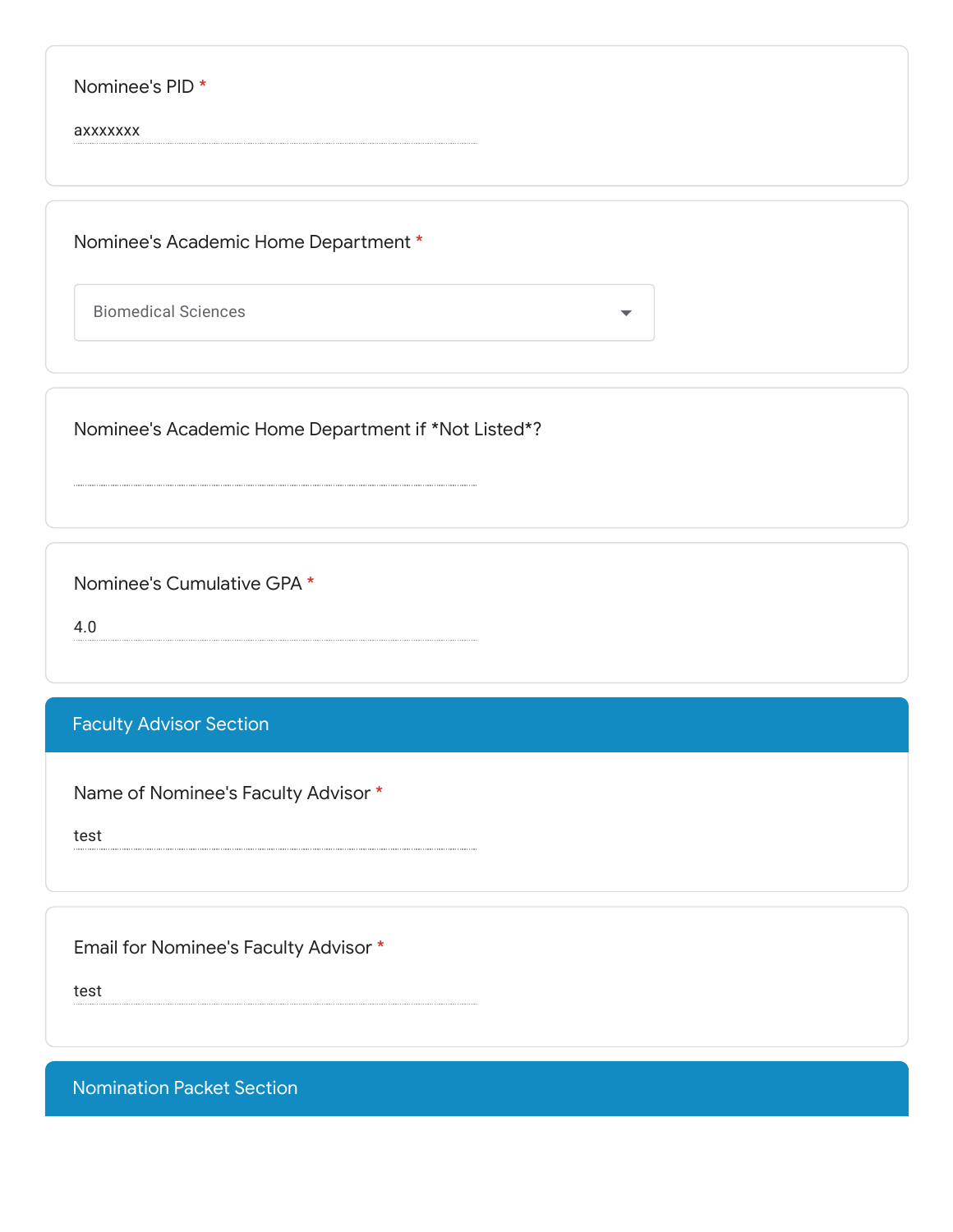Title of the Nominee's Thesis, Dissertation, or Project: \*

test

\*

 $\blacktriangledown$ 

The WAGS/ProQuest Award you nominating your nominee for: \*

Innovation in Technology Award

Required Materials for the Innovation in Technology Award:

A non-technical summary prepared by the nominee (1000-1500 words) describing the research and how  $\vee$  it demonstrates or resulted in the development of innovative technology in the conduct of scholarship. This summary should be directed to general academic audience of non-specialists.

An abstract of the nominee's research (not to exceed 10 double-spaced pages). Appendices containing non-textual material, such as charts or tables, may be included as additional pages. All pages should be numbered, and each should bear the name of the nominee.

Two (2) nomination letters (not to exceed 1 page per letter). One letter from the department head or major professor and one letter from an additional faculty member. The letters should include information regarding the significance of the study, the contribution of the study to the program of the degree granting unit, and the broader impact of the innovation on the knowledge base of the discipline.

 $\vee$  The nominee's curriculum vitae or resume (not to exceed five pages).

Nomination materials must be assembled in the order above and submitted as one (1) PDF Document  $\vee$  using the following file name convention: "Nominee's Last Name\_Nominee's Institution\_WAGSInnovation.pdf"

Required Materials for the Distinguished Master's Thesis Award in STEM Disciplines: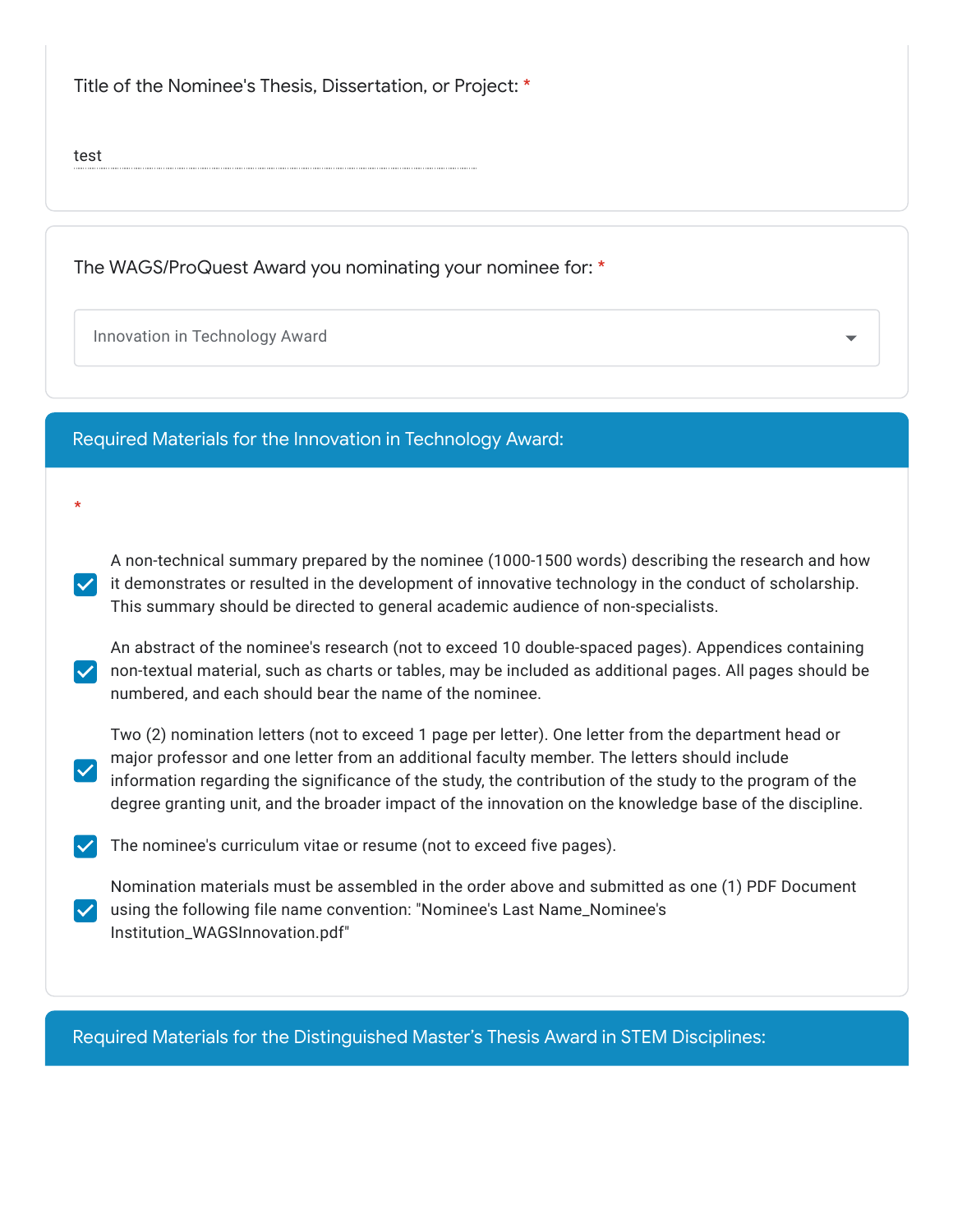| * |                                                                                                                                                                                                                                                                                                                                                                                                                   |
|---|-------------------------------------------------------------------------------------------------------------------------------------------------------------------------------------------------------------------------------------------------------------------------------------------------------------------------------------------------------------------------------------------------------------------|
|   | A non-technical summary prepared by the nominee (1000-1500 words) describing the research and its<br>significance. This summary is intended for a general academic audience of non-specialists.                                                                                                                                                                                                                   |
|   | An abstract of the nominee's research (not to exceed 10 double-spaced pages). Appendices containing<br>non-textual material, such as charts or tables, may be included as additional pages. All pages should be<br>numbered, and each should bear the name of the nominee.                                                                                                                                        |
|   | Two (2) nomination letters (not to exceed 1 page per letter). One letter from the department head or<br>major professor and one letter from an additional faculty member. The letters should include<br>information regarding the significance of the thesis, the contribution of the thesis to the program of the<br>degree granting unit, and the impact of the thesis on the knowledge base of the discipline. |
|   | The nominee's curriculum vitae or resume (not to exceed five pages).                                                                                                                                                                                                                                                                                                                                              |
|   | Nomination materials must be assembled in the order above and submitted as one (1) PDF Document<br>using the following file name convention: "Nominee's Last Name_Nominee's<br>Institution_WAGSSTEM.pdf"                                                                                                                                                                                                          |
|   |                                                                                                                                                                                                                                                                                                                                                                                                                   |
|   |                                                                                                                                                                                                                                                                                                                                                                                                                   |
|   |                                                                                                                                                                                                                                                                                                                                                                                                                   |
|   | Required Materials for the Distinguished Master's Thesis Award in Humanities, Social Sciences,<br><b>Education, and Business Disciplines:</b>                                                                                                                                                                                                                                                                     |
|   |                                                                                                                                                                                                                                                                                                                                                                                                                   |
| * |                                                                                                                                                                                                                                                                                                                                                                                                                   |
|   | A non-technical summary prepared by the nominee (1000-1500 words) describing the research and its<br>significance. This summary is intended for a general academic audience of non-specialists.                                                                                                                                                                                                                   |
|   | An abstract of the nominee's research (not to exceed 10 double-spaced pages). Appendices containing<br>non-textual material, such as charts or tables, may be included as additional pages. All pages should be<br>numbered, and each should bear the name of the nominee.                                                                                                                                        |
|   | Two (2) nomination letters (not to exceed 1 page per letter). One letter from the department head or<br>major professor and one letter from an additional faculty member. The letters should include<br>information regarding the significance of the thesis, the contribution of the thesis to the program of the<br>degree granting unit, and the impact of the thesis on the knowledge base of the discipline. |
|   | The nominee's curriculum vitae or resume (not to exceed five pages).                                                                                                                                                                                                                                                                                                                                              |